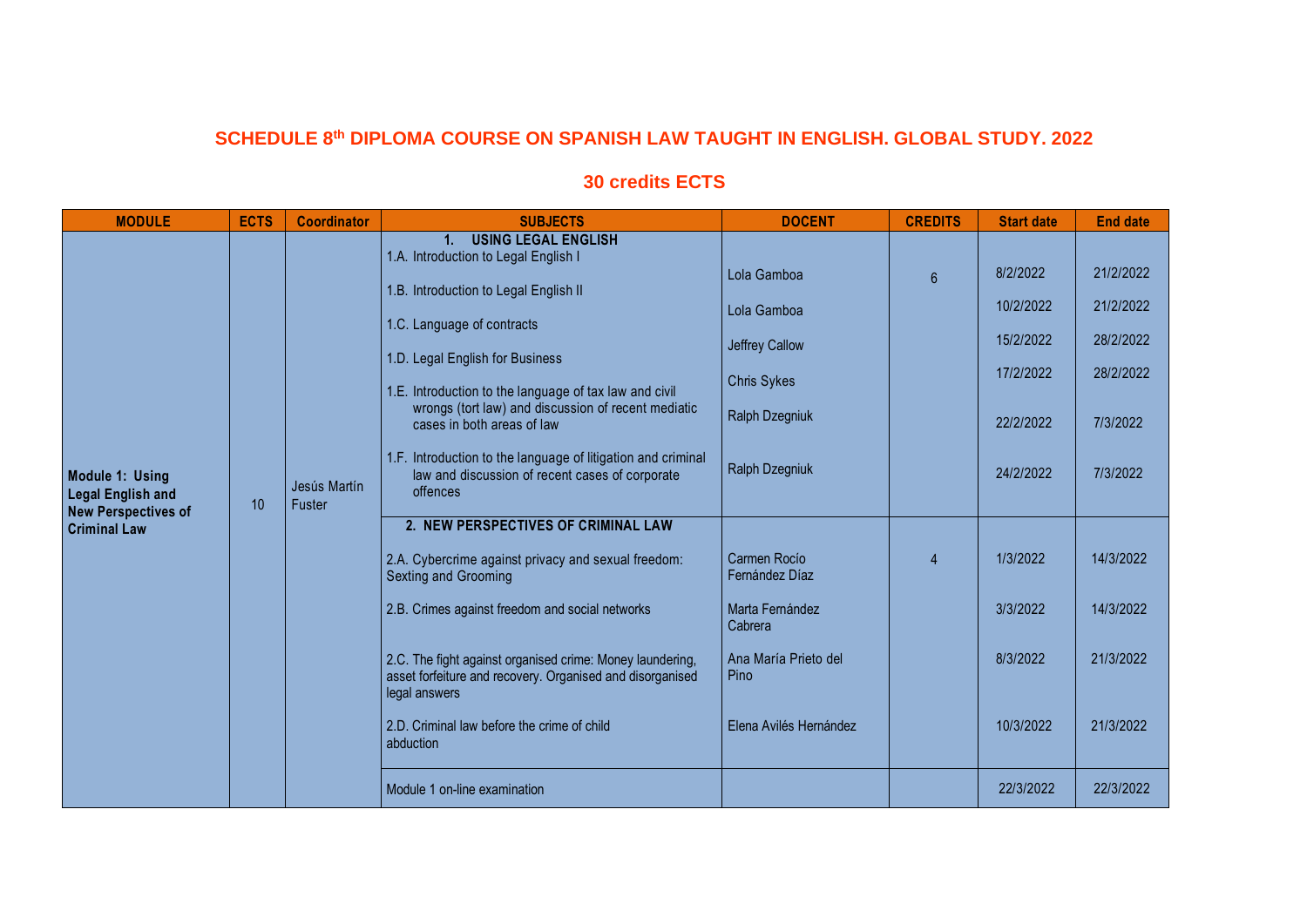|                                                                                                            |    |                                 | 3. COMPARATIVE LAW ANALYSIS                                                                                                                                                                                                                                                                                                                               |                                                                   |                |           |           |
|------------------------------------------------------------------------------------------------------------|----|---------------------------------|-----------------------------------------------------------------------------------------------------------------------------------------------------------------------------------------------------------------------------------------------------------------------------------------------------------------------------------------------------------|-------------------------------------------------------------------|----------------|-----------|-----------|
| <b>Module 2: Comparative</b><br><b>Law Analysis and</b><br><b>European and</b><br><b>International Law</b> | 10 | José Manuel<br>Martín<br>Fuster | 3.A. Comparative legal analysis in matters of Real Estate<br>investment, incorporation of companies and corporate law,<br>inheritance and divorces (British-American-Spanish Law).                                                                                                                                                                        | Nicolás Morcillo Hidalgo                                          | Δ              | 24/3/2022 | 4/4/2022  |
|                                                                                                            |    |                                 | 3.B. Comparative legal analysis in matters of Real Estate<br>investment, incorporation of companies and corporate law,<br>inheritance and divorces (German-Spanish Law).                                                                                                                                                                                  | Nicolás Morcillo Hidalgo                                          |                | 29/3/2022 | 11/4/2022 |
|                                                                                                            |    |                                 | 3.C. 1) Comparative legal analysis in matters of Real<br>Estate investment, incorporation of companies and<br>corporate law, inheritance and divorces (Swiss-Austrian-<br>Spanish Law) / 2) Comparative legal analysis in matters of<br>Real Estate investment, incorporation of companies and<br>corporate law, inheritance and divorces (Danish-Spanish | José Manuel Márquez Soto /<br>Marisa Moreno Castillo              |                | 31/3/2022 | 11/4/2022 |
|                                                                                                            |    |                                 | Law).                                                                                                                                                                                                                                                                                                                                                     |                                                                   |                | 5/4/2022  | 25/4/2022 |
|                                                                                                            |    |                                 | 3.D. Comparative legal analysis in matters of Real Estate<br>investment, incorporation of companies and corporate law,<br>inheritance and divorces (Swedish-Norwegian-Finnish-                                                                                                                                                                            | Sten Erik Norling Plahn                                           |                |           |           |
|                                                                                                            |    |                                 | Spanish Law).<br><b>4. EUROPEAN AND INTERNATIONAL LAW</b>                                                                                                                                                                                                                                                                                                 |                                                                   |                |           |           |
|                                                                                                            |    |                                 | 4.A. Digital single market                                                                                                                                                                                                                                                                                                                                | Eugenio Olmedo Peralta                                            | $6\phantom{1}$ | 7/4/2022  | 25/4/2022 |
|                                                                                                            |    |                                 | 4.B. Negotiating and concluding cross-border commercial<br>transactions. Legal strategy to set-up a commercial<br>business: incorporation, management and financing<br>options                                                                                                                                                                            | Teresa Rodríguez de las<br><b>Heras Ballell</b>                   |                | 19/4/2022 | 2/5/2022  |
|                                                                                                            |    |                                 | 4.C. Fundamentals of International Investment<br>Arbitration                                                                                                                                                                                                                                                                                              | José Ángelo Arroyo David                                          |                | 21/4/2022 | 2/5/2022  |
|                                                                                                            |    |                                 | 4.D. Comparative property law from a European<br>perspective                                                                                                                                                                                                                                                                                              | Juan Pablo Murga<br>Fernández                                     |                | 26/4/2022 | 9/5/2022  |
|                                                                                                            |    |                                 | 4.E. 1) New Challenges in Succession Law / 2) Planning our<br>future succession: The EU Regulation 650/2012. Clear<br>rules on applicable law, jurisdiction and recognition and<br>enforcement of cross border successions.                                                                                                                               | José Antonio<br>Castillo Parrilla /<br><b>Adolfo Martos Gross</b> |                | 28/4/2022 | 9/5/2022  |
|                                                                                                            |    |                                 | 4.F. 1) Cross-border matrimonial matters: 1- Brussels II ter<br>Regulation. 2- Rome III Regulation. 2) Regulation of<br>separation and divorce.                                                                                                                                                                                                           | Eva Jiménez Palma /<br><b>Roland Krause</b>                       |                | 3/5/2022  | 16/5/2022 |
|                                                                                                            |    |                                 | Module 2 on-line examination                                                                                                                                                                                                                                                                                                                              |                                                                   |                | 17/5/2022 | 17/5/2022 |